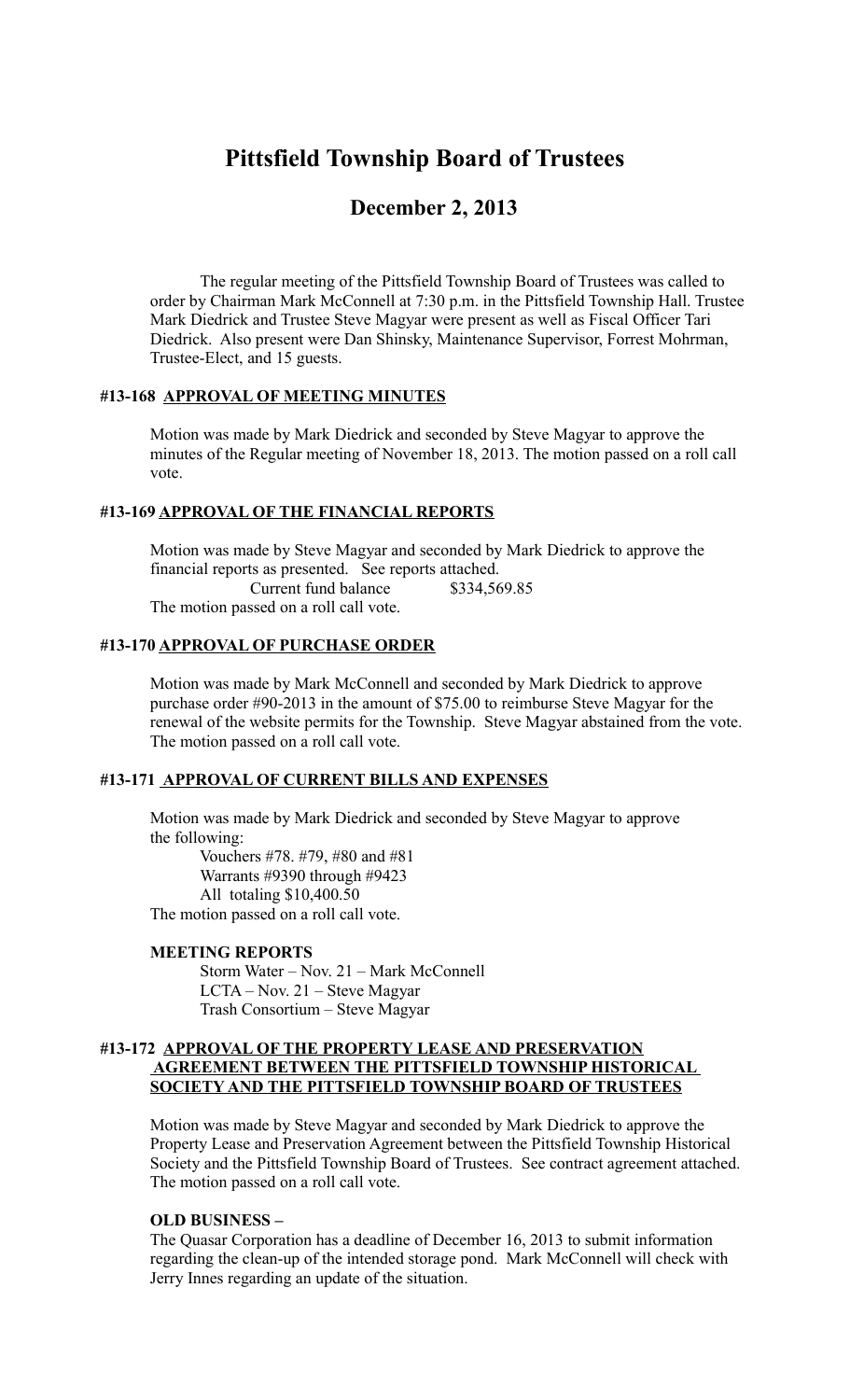## **#13-173 APPROVAL TO SET THE YEAR-END MEETING FOR THE PITTSFIELD TOWNSHIP BOARD OF TRUSTEES TO BE DECEMBER 26, 2013 AT 7:30 P.M.**

Motion was made by Mark Diedrick and seconded by Steve Magyar to set the year-end meeting for the Pittsfield Township Board of Trustees to be December 26, 2013 at 7:30 p.m. The motion passed on a roll call vote.

**ZONING BUSINESS –** Dan Shinsky reported that there is an individual looking into purchasing some property on Rt. 20 for the purpose of constructing a storage unit.

**ROAD AND MAINTENANCE REPORT –** Dan Shinsky reported that salt has been delivered to the Township storage bin. Tree removal has been done along Township roads. Mark Diedrick reported that Wellington Indoor Comfort is looking for a time to install the new furnace when the Townhall is not being rented for activities.

**HEARING OF THE PUBLIC –** The procedure for membership on the Township Zoning Boards was discussed. Each Board has five members who serve five year terms. The Trustees interview 3 candidates for possible positions on the Zoning Boards.

#### **#13-174 APPROVAL TO TABLE THE APPOINTMENT OF A ZONING BOARD MEMBER UNTIL THE DECEMBER 16, 2013 MEETING**

Motion was made by Steve Magyar and seconded by Mark Diedrick to table the appointment of a Zoning Board member until the December 16, 2013 meeting of the Trustees. The motion passed on a roll call vote.

#### **#13-175 MOVE TO EXECUTIVE SESSION**

Motion was made by Mark Diedrick and seconded by Steve Magyar to move to Executive Session to discuss personnel issues. The motion passed on a roll call vote.

#### **#13-176 ADJOURNMENT OF THE EXECUTIVE SESSION AND RETURN TO THE REGULAR SESSION**

Motion was made by Steve Magyar and seconded by Mark Diedrick to adjourn the Executive Session and return to the Regular Session. The motion passed on a roll call vote.

## **#13-177 APPROVAL TO SET CEMETERY FEES FOR THE CONSTRUCTION OF HEADSTONE FOOTERS**

Motion was made by Mark Diedrick and seconded by Steve Magyar to set the cemetery fees for the construction of headstone footers as follows:

| Headstone Footer – Soft\$20.00 per square foot     |  |
|----------------------------------------------------|--|
| Headstone Footer – Concrete\$45.00 per square foot |  |

The motion passed on a roll call vote.